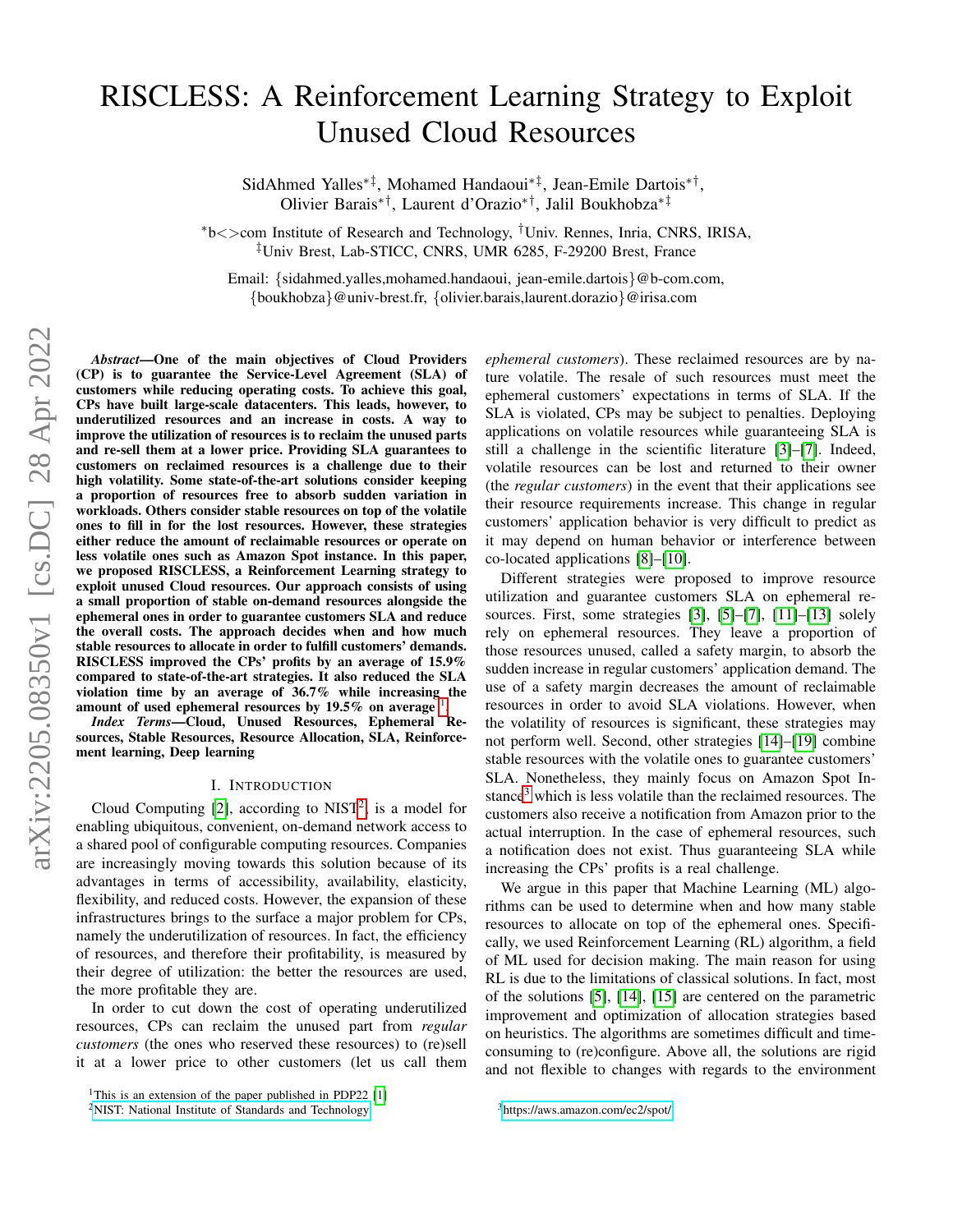<span id="page-1-2"></span>

Fig. 1: Reinforcement Learning Architecture Overview

(*e.g.,* workloads' requirements). Thus, it compromises their performance and usability on the Cloud. To solve this problem, several researchers have proposed methods mainly based on ML with models that are capable of autonomously learn resource allocation policies. More specifically, a number of RL approaches have been proposed for task scheduling [\[20\]](#page-8-12)– [\[23\]](#page-8-13) and resource allocation [\[24\]](#page-8-14)–[\[26\]](#page-8-15). Although these studies do not consider ephemeral resources, they show that RL is indeed a promising choice to solve similar problems.

This paper proposes a new approach to Cloud resource allocation that improves the utilization of ephemeral resources while guaranteeing SLA. The proposed solution computes the volatility rate of resources using past utilization traces. It then captures a set of information, namely *i)* customers allocation request, *ii)* the amount of stable and ephemeral resources available and *iii)* the volatility rate of resources. The information is used for the decision process of when to allocate ephemeral and stable resources in order to respond to customer's requests. All while increasing CPs' profits because stable resources are more expensive than the ephemeral ones. The solution also aims to reduce the possible penalties for violating the SLA.

The experimental evaluation was based on Amazon's Spot Instance<sup>[4](#page-1-0)</sup> model prices. The results show that our solution allows reducing SLA violation time by 36.7% on average compared to the safety margin strategies. The use of stable resources allows RISCLESS to compensate for the possible loss of allocated ephemeral resources. The solution provides, in most cases, the amount of resources requested by customers. The reduction in violation time also proves that the model estimates more precisely the amount of volatile resources lost at each time step.

The remainder of this paper is organized as follows. Section [II](#page-1-1) provides a background about RL and Deep ML. Section [III](#page-2-0) details our contribution. Then, Section [IV](#page-4-0) describes the experimental evaluation and the results obtained. In Section [V,](#page-6-0) we discuss the related work. Finally, Section [VI](#page-7-0) concludes the paper and discusses future work.

#### II. BACKGROUND

<span id="page-1-1"></span>In this section, we briefly describe the RL technique. We also define Deep Machine Learning that is used by several RL algorithms for solving large and/or complex problems.

#### *A. Reinforcement Learning*

RL [\[27\]](#page-8-16) is a field of ML alongside supervised learning and unsupervised learning. In RL, an agent (model) is responsible for learning a policy (*i.e.,* behavior) through trial and error. The agent tries to find the best policy that allows choosing the right decisions through experience. In order to gather experience, the agent interacts with its environment.

Fig[.1](#page-1-2) illustrates the basic principle of RL. At each time step, the agent observes the state of the environment  $s_t \in S$  and chooses one of the possible actions  $a_t \in A(s_t)$ . By executing the action of the agent, the environment goes from the state  $s_t$  to the state  $s_{t+1}$ . The agent receives, in addition to the new state  $s_{t+1}$ , a reward  $r_{t+1}$  that is a feedback on the quality of its action  $a_t$  to the state  $s_t$ .

RL is formalized through a Markov Decision Process (MDP) [\[28\]](#page-8-17). The Markov hypothesis assumes independence between past and future states, which means that the state of the environment at instant  $t + 1$  depends only on its state and the action at time  $t$ . An MDP is represented by a quadruplet  $\langle S, A, T, R \rangle$ :

- $S$ : set of the environment states.
- A: set of actions.
- $T_{s,a}^{s'} : S \times A \times S \rightarrow [0,1]$  : the probability to have a transition from state  $s$  to  $s'$  by performing action  $a$  at time t.
- $R_{s,a}^{s'} : S \times A \times S \rightarrow \mathbb{R}$  : defines the reward function of the agent when transitioning from state  $s$  to  $s'$  by performing action  $a$  at time  $t$ .

A policy noted  $\pi : S \to A$ , maps actions to states. In each state, the agent selects, according to the policy, the action that maximizes the future expected rewards. Optimizing the policy involves optimizing one of the two functions:

- Value function  $V_{\pi}(s)$ : it represents the expected future rewards if the agent follows the policy  $\pi$  from state s.
- Q-value function  $Q_{\pi}(s, a)$ : it represents the expected future rewards following  $\pi$  from state s and performing action a.

Several algorithms [\[27\]](#page-8-16) exist for optimizing a policy such as Dynamic Programming, Monte Carlo, and TD learning. However, when the state space (or action space) is too large, approximation techniques are used such as Deep Machine Learning [\[29\]](#page-8-18).

#### *B. Deep Machine Learning*

Deep ML [\[29\]](#page-8-18) is defined by what is called artificial neural networks. Each artificial neuron has  $n$  input connections and a weight θ. Neural networks estimate a non-linear function  $f^*(x)$  by combining several neurons. The set of parameters θ that contains all the weights  $θ<sub>i</sub>$  of all neurons must be adjusted so that the neural network gives the best possible approximation of the function. Each layer has an activation function that defines the output of each neuron. The process of finding a good set of  $\theta$  parameters is referred to as model learning.

A neural network organizes artificial neurons into different layers. The neurons of these layers are connected to each other in a retro-propagated way. There are no connections that are sent back to previous neurons. Each network has an input layer, which processes the raw input data and an output layer, which contains the approximate result. Between these

<span id="page-1-0"></span><sup>4</sup>https://aws.amazon.com/ec2/spot/pricing/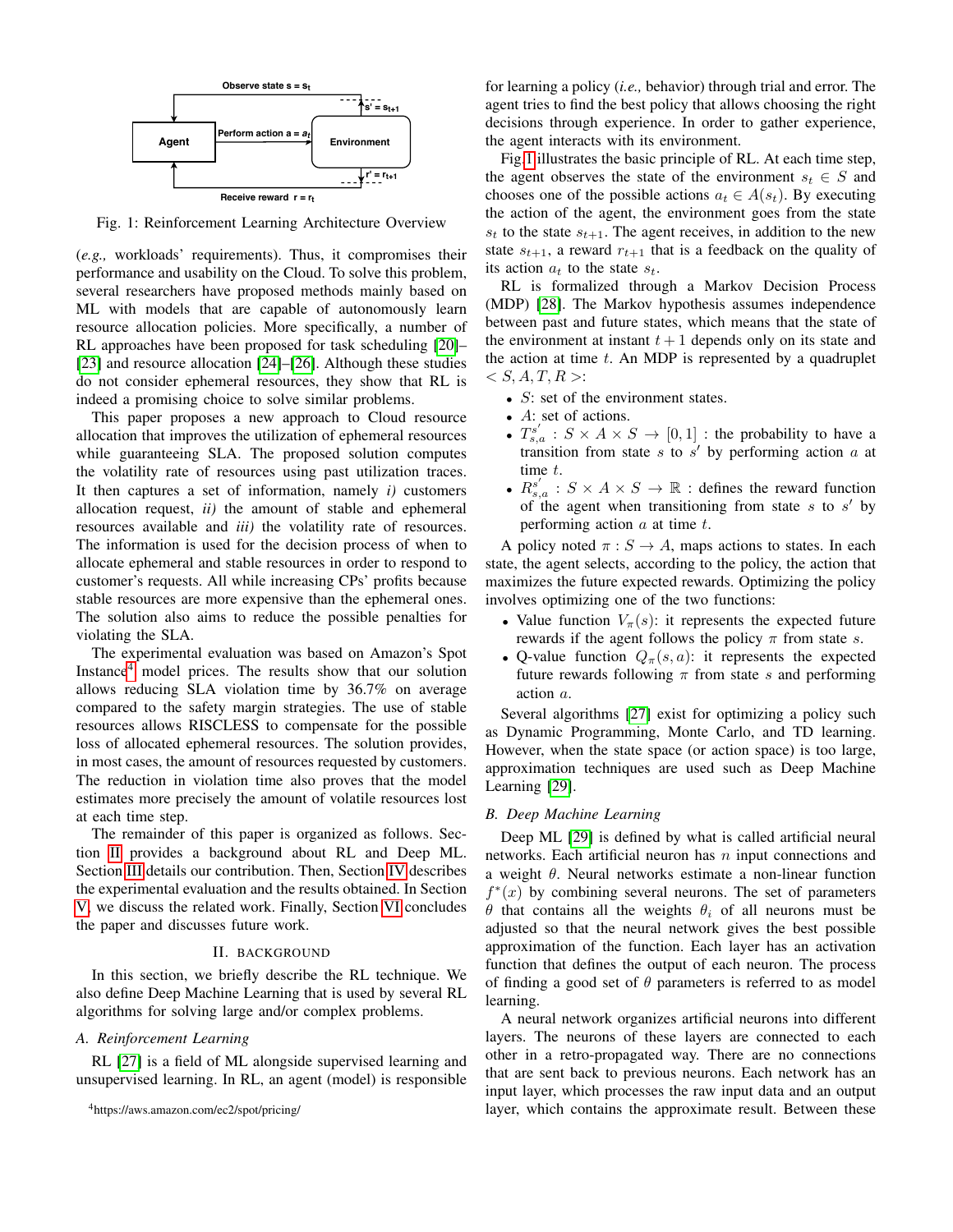<span id="page-2-1"></span>

Fig. 2: Overview architecture that deploys RISCLESS modules

two layers, there may be one or more so-called hidden layers where calculations are performed.

## <span id="page-2-0"></span>III. RISCLESS : A REINFORCEMENT LEARNING STRATEGY TO GUARANTEE SLA

In this section, we describe the proposed Reinforcement Learning strategy that allocates resources according to customers' requests. The solution combines volatile and stable on-demand resources to reduce the cost of allocation. At the same time, the solution should minimize SLA violations.

#### *A. Architecture overview*

Fig[.2](#page-2-1) presents an overview of the architecture that deploys our solution called RISCLESS (ReInforcement Learning Strategy to Guarantee SLA on CLoud Ephemeral and Stable ReSources). There are three main actors:

- 1) Farmers: datacenter owners, that seek to reduce their Total Cost of Ownership (TCO) by offering unused resources to customers. We suppose that these farmers have stable resources that could be allocated on-demand with higher costs compared to the unused resources.
- 2) Customers: we focus here on customers that request ephemeral cloud resources at a lower cost (*i.e.,* ephemeral customers).
- 3) Operator: the interface between farmers and customers. They aim at minimizing farmers' TCO by offering unused resources to customers with SLA requirements.

Globally, the architecture is composed of two pools of resources namely ephemeral and stable resources. Each of the two resource pools is formed by a set of hosts. The hosts forming the ephemeral pool deploy the following two modules:

- Forecasting Builder: designed by the authors of [\[4\]](#page-8-19), this module is responsible for predicting the next 24 hours of future resource utilization on a host-level. The amount of available resources is then computed according to host capacities.
- **QoS** Controller: designed by the authors of [\[5\]](#page-8-6), [\[7\]](#page-8-3), it ensures that the SLA of regular customers who have

reserved resources on the host are respected. It does so by reducing the utilization of ephemeral resources if their owners (*i.e.,* regular customers) need them.

Finally, the Operator needs to deploy two modules representing our contribution:

- Volatility Calculator: this module is used to reduce the complexity of the resource allocation process. It summarizes the multiple points (*i.e.,* 24 hours) predictions from the Forecasting Builder into a single value. This value represents the volatility rate (*i.e.,* probability) of losing the ephemeral resources.
- RLAllocator: represents the decision-maker of our solution. It is based on an RL algorithm to decide when to allocate ephemeral and stable resources. The module aims at allocating the resources requested by customers with SLA requirements while maximizing CPs' profits.

The architecture in Fig[.2](#page-2-1) illustrates the workflow and communication between the different actors and modules. The workflow starts with (1) the customers requesting resources for allocation through the *Customers* interface. The request is received by the *Operator* who transfers it to the *RLAllocator* module. The *Volatility Calculator* module then (2) retrieves the predictions of ephemeral resources and calculates their volatility rate. The module sends (3) the volatility rate to the *RLAllocator* module. The *RLAllocator* module also (4) receives the available ephemeral resource capacities. Once all the data have been collected, the *RLAllocator* module (5) decides on the pool of resources to allocate namely ephemeral or stable resources. Finally, The Operator (6) informs the customers of the allocated resources.

We detail in what follows the design of the two modules presented above that is the Volatility Calculator and RLAllocator.

### *B. Volatility Calculator*

As mentioned above, the Forecasting Builder predicts future resource utilization for every host. Having the hosts' predictions for the next 24 hours as input for the RLAllocator is costly as the size increases with the number of hosts. Through the Volatility Calculator module, our goal is to reduce the verbose information and only provide a single value that represents the volatility rate of losing resources in the ephemeral pool.

The volatility rate provides a summary of prediction errors to the RLAllocator module. The latter can then make allocation decisions based on the provided information. The module receives as input both the past prediction and utilization of resources during a ∆t window (*e.g.,* 24 hours). The module then computes the volatility rate  $p \in [0, 1]$  of the ephemeral pool. Finally, the module outputs the value for the RLAllocator module.

Table [I](#page-3-0) shows an example of traces with predictions from the Forecasting Builder for a time window of ∆t=24h with a 3-minute sampling period. It contains the following for both the CPU and memory metrics:

• Actual measures of utilization:  $y_{metric}$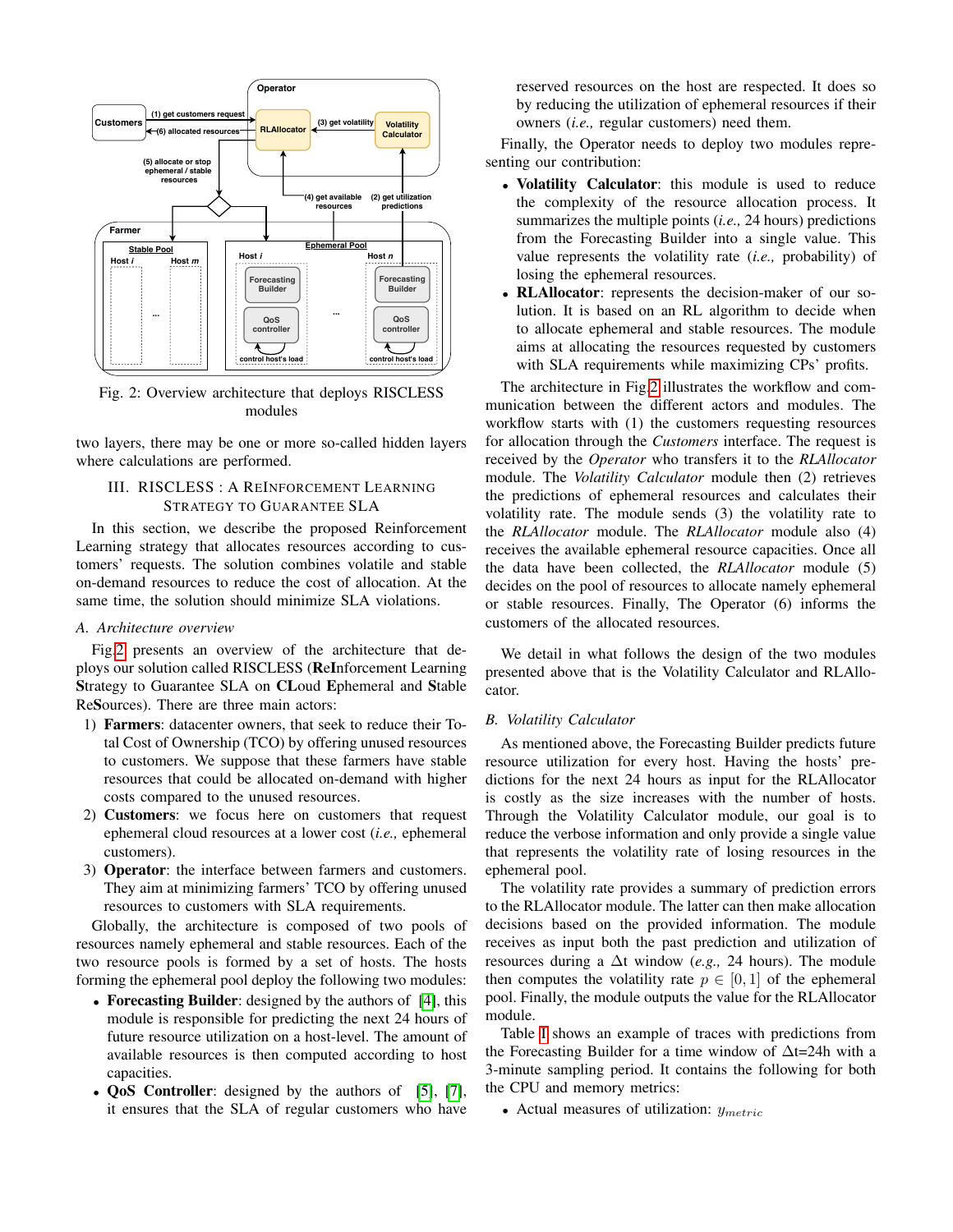| t              | $y_{cpu}$ | $ y_{cpu} $ | $e_{cpu} = y_{cpu} - y_{cpu}$ | $y_m$  | $y_m$ | $e_m = y_m$<br>$-y_m$ | $\boldsymbol{z}$ |
|----------------|-----------|-------------|-------------------------------|--------|-------|-----------------------|------------------|
| 0              | 30%       | 60%         | $-30\%$                       | 40%    | 60%   | $-20%$                |                  |
|                | 40%       | 30%         | 10%                           | $53\%$ | 50%   | 3%                    | 0                |
| ٠              |           |             |                               |        |       |                       |                  |
| $\blacksquare$ |           |             |                               |        |       |                       |                  |
| 479            | 41%       | 52%         | $-11%$                        | 45%    | 40%   | 5%                    |                  |

<span id="page-3-0"></span>TABLE I: Example of the utilization and prediction traces from the Forcasting Builder module

• Predictions of future resource utilization:  $\hat{y}_{metric}$ 

• Prediction errors:  $e_{metric} = \hat{y}_{metric} - y_{metric}$ 

The volatility rate represents the probability of underestimating the amount of resource utilization. In other words, resources are lost if  $\hat{y}_{metric} < y_{metric}$  and the amount of resources lost is proportional to the prediction error.

To calculate this probability, a random variable  $z$  is used where  $z_t$  represents whether the predictions underestimated the CPU or memory usage at time  $t$ . Table [I](#page-3-0) shows the values that the variable  $z$  takes according to its definition. It is set to '1' if the prediction is underestimated (*i.e.*,  $e_{metric} < 0$ ). For example, at  $t = 0$ , the predicted CPU is  $\hat{y} = 30\%$  but the measured utilization is  $y = 60\%$ , thus the prediction error is  $e_{cpu} = -30\% < 0$  and  $z = 1$ . Note that for this first version, the size of the prediction error does not impact the value of  $z$ (*e.g.*, errors of  $-1\%$  or  $-50\% \implies z = 1$ ).

Assuming that the different measures are independent of each other, the variable z follows a Bernoulli's distribution<sup>[5](#page-3-1)</sup> of parameter  $p$ . With  $p$  representing the probability of underestimation:

$$
z_t \leadsto B(p) \tag{1}
$$

$$
P_{\text{underestimation}} = P(\Delta t) = p \tag{2}
$$

To estimate p, an empirical estimator  $\hat{p}$  is used. The estimator is the mean over a  $\Delta t$  time window of the z values as follows:

$$
\widehat{p} = \frac{\sum_{t \in \Delta t} z_t}{\Delta t} \tag{3}
$$

In summary, the volatility rate is the probability of losing resources. It is computed on the basis of the underestimation part of prediction errors. Note that the resource volatility is recalculated at the beginning of each ∆t period by the Volatility Calculator module. This value is later provided to the RLAllocator as an indicator of resource volatility.

## *C. RLAllocator*

The RLAllocator module is the decision-maker in the solution architecture. Its objective consists of deciding when to allocate ephemeral and stable resources in order to maximize CPs' profits and reduce SLA violations.

This module was built using RL. As explained in Section [II,](#page-1-1) it is formalized with the MDP composed of the quadruplet  $\lt$  $S, A, T, R >$  with: S being the set of states of the environment, A the set of actions,  $T$  the transition function, and  $R$  the reward function.

*1) Environment:* Each of the two pools of resources is characterized by its available capacity in terms of CPU and memory (other resources could be considered). The ephemeral pool is further characterized by their volatility rate. Both resource types have a cost of allocation. Ephemeral resources are less expensive than the stable ones with up to 90% difference in the case of Amazon Spot Instance <sup>[6](#page-3-2)</sup>.

<span id="page-3-3"></span>2) *State space* S: At each time step t, the state is characterized by the customers' request, the quantity of ephemeral and stable resources allocated, the available capacity of the two types of resources, and finally the volatility rate of the ephemeral resources. The state of the environment is defined as follows:

$$
S = \{res_{rem}, res_{alloc}(e), res_{alloc}(s), res_{avail}(e),\n \begin{aligned}\n \text{res}_{avail}(s), \ p \} \end{aligned}
$$

With:

- $res_{rem} \in \mathbb{N}$ : the amount of the remaining resources to be allocated.
- $res_{alloc}(e) \in \mathbb{N}$ : the amount of ephemeral resources allocated.
- $res_{alloc}(s) \in \mathbb{N}$ : the amount of stable resources allocated.
- $res_{avail}(e) \in \mathbb{N}$ : the amount of available ephemeral resources.
- $res_{avail}(s) \in \mathbb{N}$ : the amount of available stable resources.
- $p \in [0, 1]$ : the volatility rate.

Note that the model can allocate more resources than originally requested. This is permissible for fast recovery when losing resources to avoid SLA violations.

*3) Action space* A*:* At each time step t, the model can perform an action a. The set of actions we defined are:

 $A = \{a_1, a_2, a_3, a_4, a_5\}$ with:

- $a_1$ : Allocate an ephemeral resource unit.
- $a_2$ : Remove an ephemeral resource unit.
- $a_3$ : Allocate a stable resource unit.
- $a_4$ : Remove a stable resource unit.
- $a_5$ : Do nothing.

A resource unit is defined as an amount of vCPU and memory that are allocated at the same time to a customer (*e.g.,* a resource unit of 2 vCPU and 8 Gb).

*4) Reward function* R*:* Our goal is to maximize CPs' profits from selling ephemeral resources and minimize the cost of stable resources and SLA violations. The reward function is defined for each state as:

$$
r = res_{alloc}(e) \times CPE - res_{alloc}(s) \times
$$
  
\n
$$
CPS - res_{rem} \times CPV
$$
 (4)

with :

- $CPE$ : cost per ephemeral resource unit.
- $CPS$ : cost per stable resource unit.
- $CPV$ : cost of SLA violation penalty.

<span id="page-3-2"></span><sup>6</sup><https://aws.amazon.com/ec2/spot/>

<span id="page-3-1"></span><sup>&</sup>lt;sup>5</sup>The Bernoulli's distribution, or Bernoulli's law [\[30\]](#page-8-20), is a discrete probability distribution, which takes the value 1 with the probability  $p$  and 0 with the probability  $q = 1 - p$ .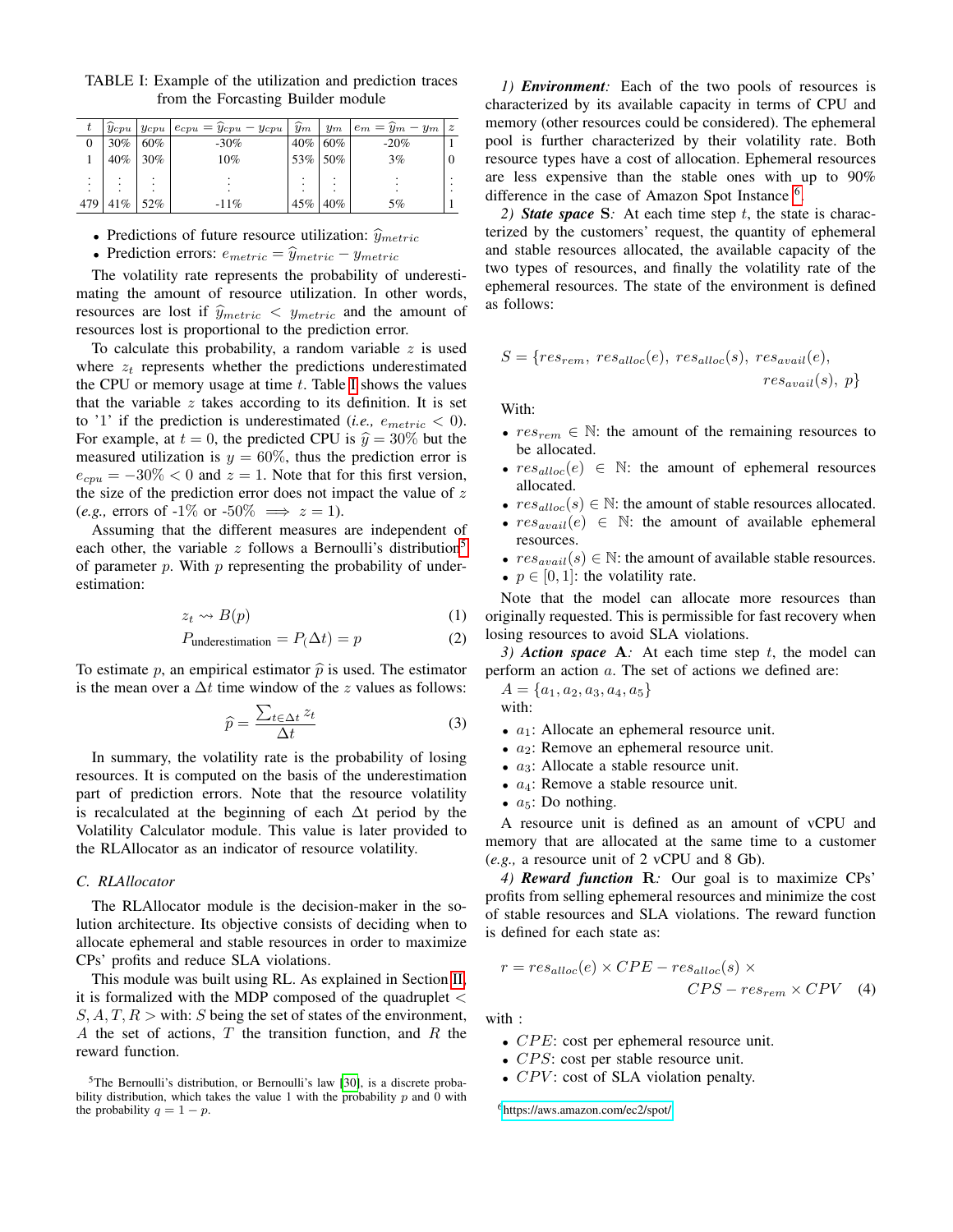Each ephemeral or stable resource has a cost per unit  $CPE$  and  $CPS$ . While the SLA violation has a cost per violation  $CPV$ . In a state S, the reward function considers the total cost of the amount of ephemeral resources allocated  $res_{alloc}(e)$  which is considered as the profit. The amount of stable resources  $res_{alloc}(s)$  has to be minimized since its cost is higher than the ephemeral ones. SLA violation can occur in two cases: i) when losing an ephemeral resource, ii) when the customer requests are not provided. In both cases, the remaining resource to allocate  $res_{rem}$  increases, hence increasing SLA violation penalties.

*5) Model algorithm:* In order to solve the Cloud resource allocation problem, we train the RL agent using the Deep Q-Network (DQN) algorithm [\[31\]](#page-8-21). DQN is used to approximate the Q-values (defined in Section [II\)](#page-1-1) using neural networks with a single function (called Q network). Since the state representation of the allocation problem is too large (see Section [III-C2\)](#page-3-3), DQN can approximate values for the Cloud states that have never been encountered during the learning process. Algorithm [1](#page-4-1) represents the pseudo-code of allocating Cloud ephemeral and stable resources using DQN.

The algorithm starts by initializing (line 1) the configuration of the agent's model (*e.g.,* the architecture of the neural network, see Section [IV-A4](#page-5-0) for the initialization used in the evaluation). Then, it initializes a buffer that stores previous resource allocation experiences (line 2). The buffer is used to improve the learning process of the agent. Each experience contains the state (*e.g.,* allocated amount of ephemeral and stable resources), action (*e.g.,* allocate stable resource), reward (*e.g.,* SLA violation penalty), and the next state of the Cloud environment. The agent starts by receiving the amount of resources to allocate (line 3). Then it receives (lines 5-7) the available amount of resources for the ephemeral and stable pools. The agent then makes either a random resource allocation decision (*i.e.,* action) or the best one according to a probability  $\epsilon$  (line 8). The random selection of actions is necessary since initially, the agent does not have any previous experience. Note that the probability  $\epsilon$  is reduced during the evaluation in order to assess the learned strategy. Then, the selected action is sent to the Cloud environment. Afterward, the agent fetches both the reward and the new state of the environment (line 9). This current resource allocation experience is stored in the buffer (line 10) which is used for the learning process (lines 11-13). The decision process is repeated while resources remain to be allocated for customers.

#### IV. EXPERIMENTAL EVALUATION

<span id="page-4-0"></span>In this section, we present the results of the experimental evaluation of RISCLESS. Through the experiments, we try to answer the following Research Questions (RQ):

- RQ1: What is the overall performance of RISCLESS in terms of resource utilization, SLA violations, and CPs' profits?
- RQ2: How many on-demand stable resources does RISC-LESS use on top of the ephemeral ones to reduce SLA violations and to increase profits ?

## Algorithm 1: Pseudo-code of allocating Cloud ephemeral and stable resources using DQN

|     | 1. agent = initialize $DOM \text{ model}$ .                                              |  |  |  |  |  |
|-----|------------------------------------------------------------------------------------------|--|--|--|--|--|
|     | $z$ . experiences = initialize_experience_buffer();                                      |  |  |  |  |  |
|     | 3. $res_{rem}$ = get_remaining_resources_to_allocate();                                  |  |  |  |  |  |
|     | 4. while $res_{rem} > 0$ do // remaining resources to                                    |  |  |  |  |  |
|     | allocate                                                                                 |  |  |  |  |  |
| 5.  | $res_{alloc}$ = get allocated resources();                                               |  |  |  |  |  |
| 6.  | $res_{avail}$ = get available resources();                                               |  |  |  |  |  |
| 7.  | $p = compute\_volatility_rate();$                                                        |  |  |  |  |  |
| 8.  | select $a = \begin{cases}$ random action with probability $\epsilon$<br>best action else |  |  |  |  |  |
|     |                                                                                          |  |  |  |  |  |
| 9.  | reward = observe reward value();                                                         |  |  |  |  |  |
| 10. | experiences.add current experience()                                                     |  |  |  |  |  |
| 11. | <b>if</b> should update then                                                             |  |  |  |  |  |
| 12. | agent.update(experiences);                                                               |  |  |  |  |  |
| 13. | end                                                                                      |  |  |  |  |  |
| 14. | $res_{rem}$ = get_remaining_resources_to_allocate();                                     |  |  |  |  |  |
|     | 15. end                                                                                  |  |  |  |  |  |

<span id="page-4-2"></span><span id="page-4-1"></span>TABLE II: Summary information of each datacenter

| Datacenter | Number<br>of hosts | <b>CPU</b><br>(cores) | RAM<br>(TB) |
|------------|--------------------|-----------------------|-------------|
| $PC-1$     |                    | 120                   | 1.2         |
| $PC-2$     | 27                 | 230                   | 3.8         |
| University |                    | 72.                   | 1.5         |

We evaluate RISCLESS by comparing it to other resource allocation approaches that exploit ephemeral resources. The comparison is done using in-production traces of three datacenters (presented below). The results are then analyzed in terms of stable resources percentage compared to the total allocated by RISCLESS.

### *A. Experimental setup*

*1) Datasets:* the traces used for training as well as for evaluation are from three different datacenters. One datacenter is from a University, and two are from Private Companies labeled PC-1 and PC-2 respectively. The total capacity of each datacenter in terms of hosts, total CPU power, and the amount of memory is represented in Table [II.](#page-4-2) Fig[.3](#page-5-1) is a boxplot that shows the resource utilization for the CPU and RAM for each datacenter. The traces used are recorded over a period of 6 consecutive months with a 3-minute sampling period.

<span id="page-4-3"></span>*2) Customers requests:* At each time step, we suppose that the requested resources by customers can utilize all the available unused resources. This means that if 14.6% of CPU is used then the customers' request is 85.4% CPU provided that RAM is available. We do this in order to evaluate the maximum of reclaimable resources in a datacenter with the least of SLA violations, which should result in higher profits for the CPs.

*3) Resource allocation approaches:* RISCLESS is compared to a set of resource allocation approaches operating in the same context (*i.e.,* ephemeral resources with SLA guarantees). These approaches use the safety margin method to reduce SLA violations. Other approaches that combine stable and ephemeral resources are not comparable to ours since they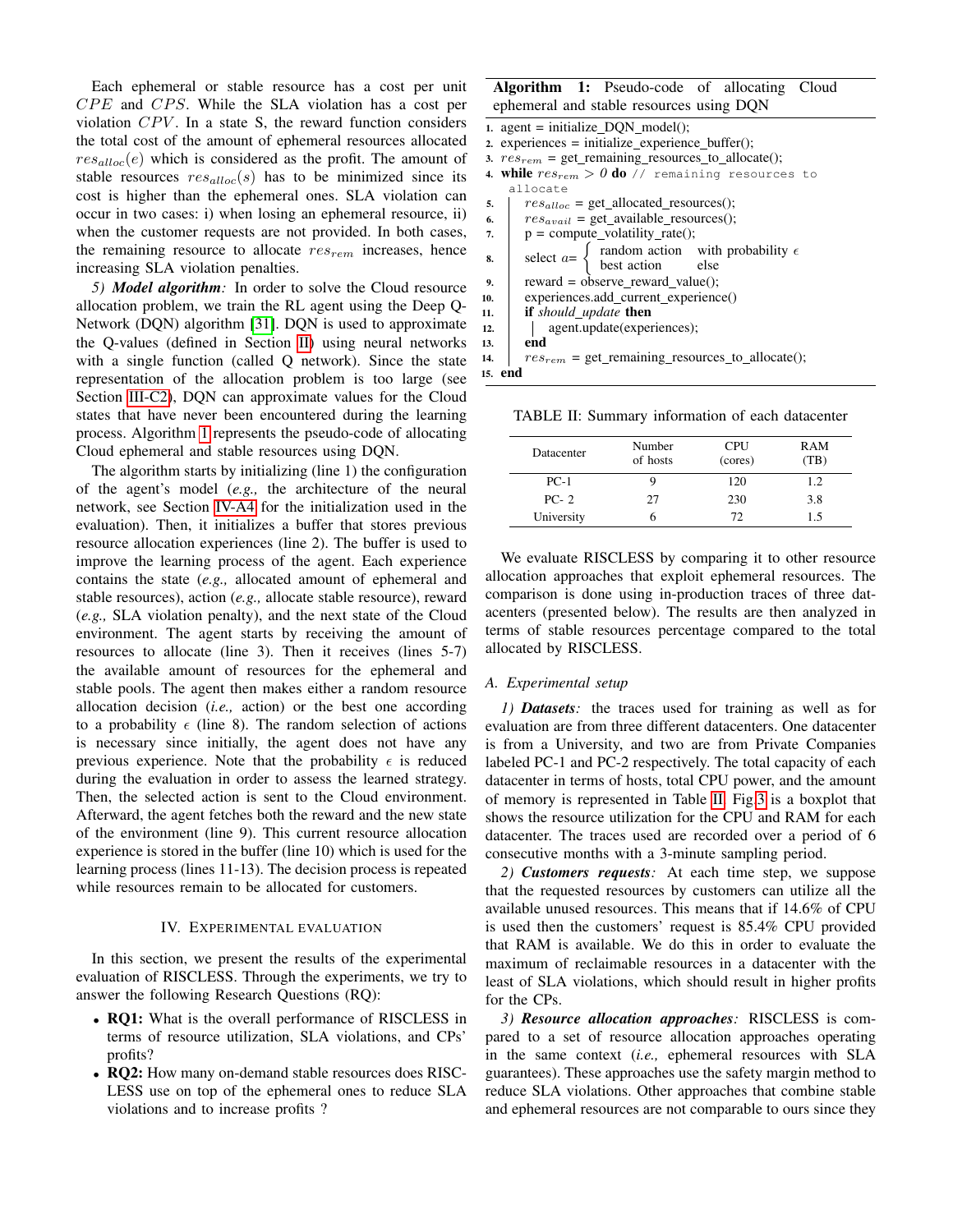<span id="page-5-1"></span>

Fig. 3: Average resources utilization for the datasets

are tied to a specific type of application such as data processing (more details in Section [V\)](#page-6-0). The following provides a brief description of the different approaches:

- Fixed: proposed by the authors of [\[5\]](#page-8-6). This approach is a static safety margin percentage of 5% selected empirically from different datasets.
- Scavenger: proposed by the authors of [\[6\]](#page-8-22). This approach uses the mean and standard deviation of resource utilization history to compute a dynamic safety margin.
- ReLeaSER: proposed by the authors of [\[13\]](#page-8-8). This approach is based on Reinforcement Learning that selects a dynamic safety margin according to the resource prediction errors.

For these strategies that use safety margins, we suppose that customers' requests could be satisfied only by ephemeral resources.

<span id="page-5-0"></span>*4) Implementation:* The experiments were performed offline on an ad-hoc simulator with in-production traces. RISC-LESS was implemented using Keras [\[32\]](#page-8-23) v. 2.3.1, a framework that facilitates the development of deep machine learning models. Keras is an abstraction of Google's open-source framework TensorFlow [\[33\]](#page-8-24). We used TensorFlow GPU v. 1.14.0. The architecture of the agent's neural network is as follow:

- Neural network architecture [\[29\]](#page-8-18):
	- 2 dense layers, 24 neurons (state size), ReLu activation, – 1 dense layer, 5 neurons (actions size), Linear activation.
- Mean Square Error as the error function:  $mse = \frac{1}{n} \sum_{i=1}^{n} (y_i - \hat{y}_i)^2,$
- Batch size (number of transitions):  $batch\_size = 50$ ,
- Learning rate:  $\alpha = 0.001$ ,
- Discount factor:  $\gamma = 0.95$ ,
- Agent exploration decay:  $\epsilon = \epsilon * 0.995$ ,
- Replay memory (number of transitions):  $memory =$ 20000,

The model training takes place over several days. The training is performed on 80% of PC-2 traces, while 20% are used for testing. Note that the environment is reset at the beginning of each episode.

*B. Evaluation metrics*

For evaluating the performance of RISCLESS and compare it with the different approaches, we used the following metrics:

1) Total profits: we measure the total CPs' profits by the cost related to the profit of ephemeral resources sold (for all the hosts of the datacenter). We take into account the cost of SLA violations and the cost related to the ondemand stable resources we needed to use for SLA sake. The cost of stable resources is not considered for the approaches that solely rely on a safety margin. Thus, the profits are computed as follows:

$$
profits = ephemeral\ resources\ profit -\\ stable\ resources\ cost - SLA\ cost\tag{5}
$$

- 2) SLA violation time: it indicates the cumulative time during which the SLA was violated. The SLA is violated when the Operator does not provide the resources that the customers have requested. This may occur mainly when ephemeral resources are lost.
- 3) Amount of reclaimed ephemeral resources: it measures the cumulative amount of ephemeral resources that were used without affecting the SLA of customers.

The evaluation of the first two metrics is based on a real economical model from Amazon AWS. The economical model comprises of resources cost according to their type (*i.e.,* volatile or stable) and the penalty model for violating SLA:

- 1) Resource costs: we based our resource costs on Amazon AWS instance type *t2.large*[7](#page-5-2) that corresponds to 2 vCPU and 8 Gb of memory:
	- Cost of an ephemeral instance: 0.0317 \$/hour
	- Cost of a stable instance: 0.0928 \$/hour
- 2) SLA violation: the penalty model used calculates the cost of violating the SLA as a discount on the profit related to the sold instances. The discount percentage is based on the cumulative violation time over one day as follows:
	- Between 15 and 120 minutes: 10% discount
	- Between 120 and 720 minutes: 15% discount
	- More than 720 minutes: 30% discount

*1) RQ-1. Overall performance of RISCLESS:* This test focuses on the performance of RISCLESS compared to the other approaches. The performance is evaluated in relation to i) the total CPs' profits, ii) the cumulative SLA violation time, and iii) the amount of reclaimed ephemeral resources.

1) Total profits: Fig[.4](#page-7-1) shows the total profits of RISCLESS and the different approaches evaluated over the 6 months traces for each datacenter.

We observe that for the three datacenters, the Fixed strategy generates the least profits for CPs. We also observe that ReLeaSER performs better than Scavenger by an average of 27.6%. Finally, we observe that RISCLESS generates the highest profits compared to other approaches. RISCLESS improves the profits compared to ReLeaSER by 8%, 8.3%, and 31.5% corresponding to PC-1, PC-2, and University respectively. These results are explained by the two following metrics

<span id="page-5-2"></span><sup>7</sup><https://aws.amazon.com/ec2/instance-types/t2/>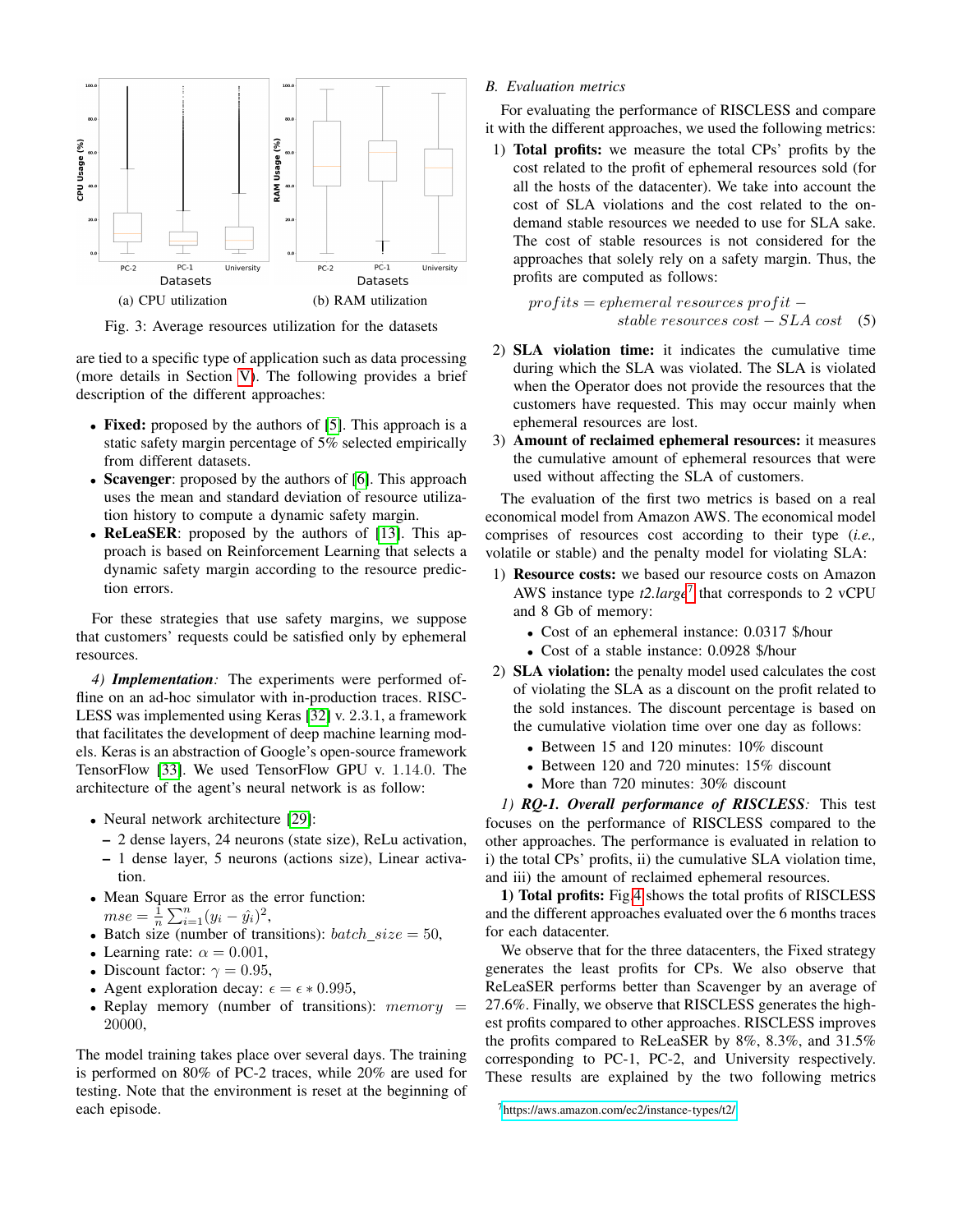namely SLA violation time and the amount of reclaimed resources.

2) SLA violation time: Fig[.5](#page-7-2) shows the cumulative time during which the SLA is violated. The time is summed over all days of the six months of the evaluation period for each datacenter.

We observe that RISCLESS violates SLA less than Re-LeaSER, Scavenger, and the Fixed approach. RISCLESS reduces the cumulative violation time when compared to ReLeaSER by 54%, 46.2% and 10% corresponding to PC-1, PC-2, and University respectively. These results show that the utilization of stable resources can decrease the SLA violation time. This partly explains the improvements in the profits seen previously.

3) The amount of reclaimed ephemeral resources: in this section we compute the average utilization of ephemeral resources by the different strategies. We do not take into account the ephemeral resources that were allocated but removed (*i.e.,* lost resources) because regular customers reclaimed them back. The difference between the maximum reclaimable resources and the allocated resources by a strategy in increased by the safety margin and by the removed resources. Also recall that we supposed that customers requests correspond to the maximum reclaimable resources (see Section [IV-A2\)](#page-4-3).

Fig[.6](#page-7-3) shows the average amount of used ephemeral resources per day (over the six months of evaluation) for each datacenter. This amount is measured as the cumulative number of allocated resource units each time step throughout the day. The red line in each figure shows the maximum reclaimable resources.

We observe that the Fixed approach utilizes the least ephemeral resources which can be explained by the safety margin used. ReLeaSER uses around 2% fewer resources when compared to Scavenger but still manages to generate more profits. This is mainly thanks to the reduction in the SLA violation time. We also observe that RISCLESS uses more ephemeral resources per day for all datacenters. When compared to Scavenger, RISCLESS improves the utilization by 12.8%, 10.9%, and 34.8% corresponding to PC-1, PC-2, and University datacenters respectively. The approaches that use a safety margin reduce the amount of usable resources (as compared to the maximum reclaimable resources) to avoid SLA violations. However, using stable resources to absorb the potential loss of volatile resources allows RISCLESS to optimize its utilization. RISCLESS uses 92%, 98%, and 93% of the maximum reclaimable resources (*i.e.,* ephemeral) corresponding PC-1, PC-2, and University datacenters while having the least of SLA violations.

In summary, the results of this experiment show that RISCLESS improves resource utilization and reduces SLA violations resulting in better profits for CPs. The use of ondemand stable resources allows compensating for the possible loss of the allocated ephemeral resources. This guarantees, in most cases, the SLA for customers.

*2) RQ-2. Percentage of stable resources::* in this section, we analyze the results from the previous experiment concerning the percentage of stable resources used. The goal is to

<span id="page-6-1"></span>

| TABLE III: The Average volatility rate and the percentage of |
|--------------------------------------------------------------|
| stable resources used per day for different datacenters      |

|                               | $PC-1$          |      | PC-2 University |
|-------------------------------|-----------------|------|-----------------|
| Volatility rate               | 0.83            | 0.69 | 0.75            |
| Stable resources used $(\% )$ | $9.21\%$ 4.63\% |      | 8.33%           |

extract some of the environment variables (*e.g.,* volatility rate) that affect the utilization of stable resources. This analysis can give CPs an idea of how many resources to reserve alongside the ephemeral ones in order to reduce SLA violations and increase their profits. Table [III](#page-6-1) specifies, for each datacenter, the average volatility rate per day of the ephemeral resources (computed by the Volatility Calculator), as well as the percentage of stable resources used compared to the total allocated resources.

We can observe that PC-1 has the highest volatility rate and the highest percentage of stable resources. Meanwhile, PC-2 has the lowest volatility rate and stable resources. We observe that RISCLESS uses less than 10% of stable resources for all the tested datacenters. This translates to the use of 8 vCPU and 32 Gb of memory of stable resources on average for our datacenters (see both Table [II](#page-4-2) and Table [III\)](#page-6-1). Note that this analysis can be affected by multiple variables (*i.e.,* average resource utilization, volatility rate, the number of customers' requests, etc.) and may not generalize to others. It can be observed that the more volatile the resources of a datacenter are, the more stable resources are used (however, a correlation is not conclusive from only 3 measures.). Indeed, the probability of losing ephemeral resources is expressed by their volatility rate. This rate is used by our model that decides when and how much stable resources to use in order to make up for the eventual loss of resources.

### V. RELATED WORK

<span id="page-6-0"></span>Previous studies about optimizing the utilization of ephemeral resources with SLA guarantees can be classified into two categories:

- 1) Safety margin-based approaches: safety margin was used in [\[3\]](#page-8-2), [\[5\]](#page-8-6), [\[7\]](#page-8-3), [\[11\]](#page-8-7), [\[12\]](#page-8-25) with a fixed percentage of safety margin. Even though the fixed method does reduce SLA violations, it can be improved considerably alongside resource utilization since customers' workloads are not stable. Hence, a dynamic safety margin was used in Scavenger [\[6\]](#page-8-22) and ReLeaSER [\[13\]](#page-8-8). It improved considerably the utilization of ephemeral resources while reducing customers' SLA violations. That being said, when resource volatility is high, the safety margin strategies may not perform well. Indeed, the higher the volatility, the larger the safety margin, the less ephemeral resources are exploited.
- 2) Stable and ephemeral resources: other studies [\[14\]](#page-8-9) [\[19\]](#page-8-10) tried to improve customers SLA by utilizing stable on-demand resources on top of the ephemeral ones. The stable resources can be used for saving data in the case of data processing applications. It can also be useful for running prioritized jobs that have to be otherwise re-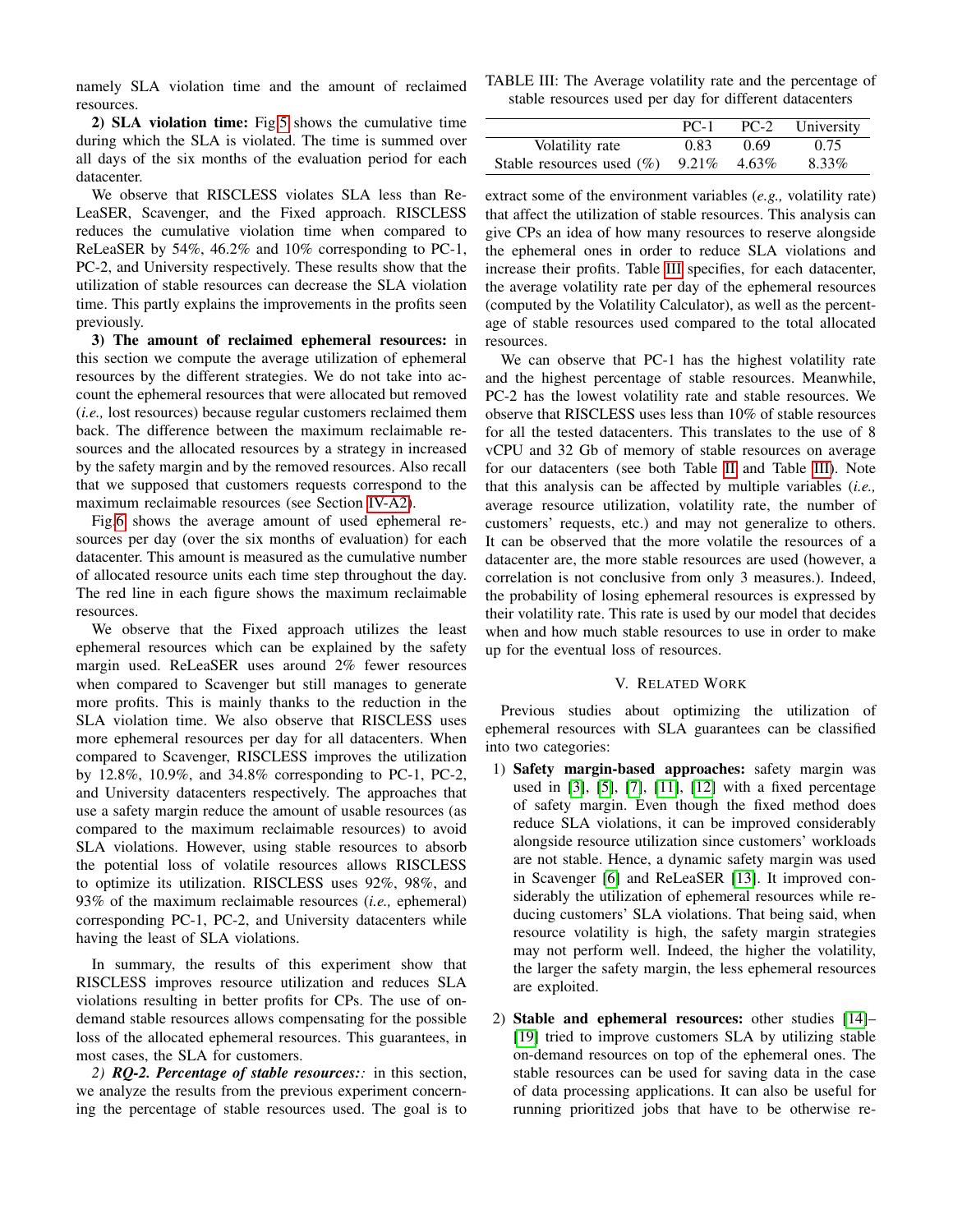<span id="page-7-1"></span>

Fig. 4: Total CPs' profits over the 6-months period of traces

<span id="page-7-2"></span>

Fig. 5: Cumulative violation time of SLA over the 6-months period of traces

<span id="page-7-3"></span>

Fig. 6: Average cumulative amount of ephemeral resources used per day

executed due to the lost resources. Similarly, Elastigroup<sup>[8](#page-7-4)</sup> is a commercialized service that offers to customers automated infrastructure scaling at a lower price by combining volatile and stable resources. However, the aforementioned solutions mainly focus on Amazon Spot Instance which is less volatile than the reclaimed resources. Furthermore, the customers using these resources receive a notification from Amazon prior to the actual interruption. This signal can be used as a convenient moment for allocating stable resources. In addition, the use cases of these solutions are generally limited to data processing applications.

Our contribution falls into the second category. The main difference is that we operate with reclaimed resources which are highly volatile compared to Amazon Spot Instance. In our case, a notification of eviction does not exist. Thus guaranteeing SLA while maximizing CPs' profits is a challenge that we tackled using a strategy based on Reinforcement Learning.

## VI. CONCLUSION AND FUTURE WORK

<span id="page-7-0"></span>In order to enhance Cloud resource utilization, CPs are leaning towards exploiting their unused resources. In this context, researchers try to find a resource allocation strategy that allows the recovery of unused resources and their exploitation without impacting customers' SLA. Although the proposed solutions do perform reasonably well, they fell short in optimizing either resource utilization or SLA guarantees. Through this paper, we proposed RISCLESS, a strategy that makes it possible to exploit ephemeral resources while reducing SLA violations. Our approach is based on RL as a decision-making model. It combines ephemeral resources with on-demand stable resources in order to offer SLA guarantees while reducing costs.

<span id="page-7-4"></span><sup>8</sup><https://spot.io/products/elastigroup/>